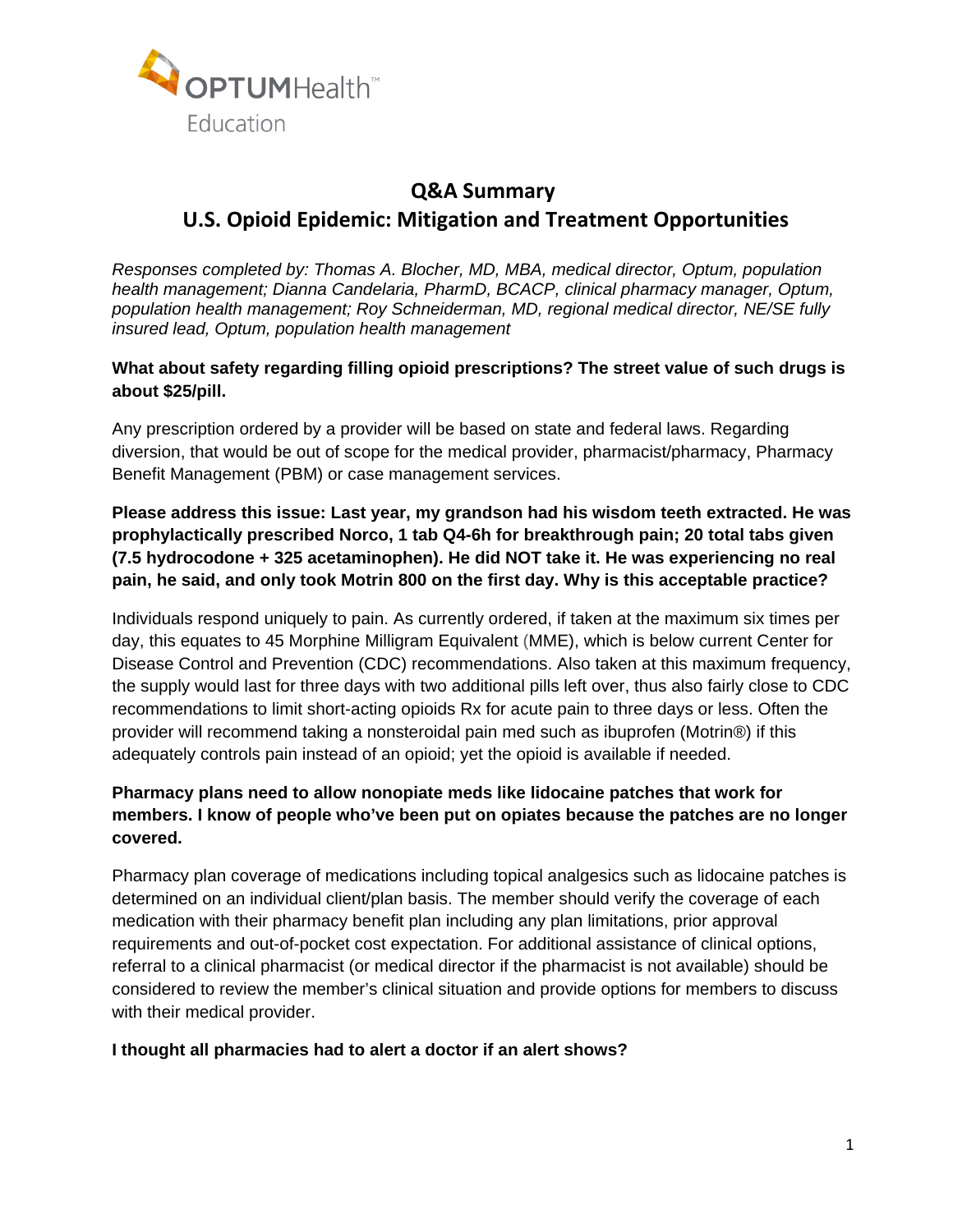Pharmacists dispensing prescription medications may receive electronic messages from the pharmacy benefit manager at the time of adjudicating the Rx claim alerting them of potential concerns with a specific member and his/her medication. The pharmacist evaluates these messages and, based upon clinical knowledge and critical thinking skills, determines actions that may be needed including discussion with the patient and/or reaching out the prescribing medical provider if/when necessary or appropriate.

# **Please address tramadol as a risk of opioid abuse.**

Tramadol should place individuals at the same risk as any other opioid based on the dosage and duration. Note that 50 mg of tramadol is only five (5) MME. "Tramadol is a centrally acting analgesic with a unique, dual mechanism of action. It is a mu-opioid receptor agonist and a weak inhibitor of norepinephrine and serotonin reuptake. … Tramadol is a synthetic analog of codeine; however, tramadol has a lower affinity for opioid receptors than codeine. Tramadol has less potential for abuse or respiratory depression than other opiate agonists, but both may occur. Drug abuse and overdose, seizures, serotonin syndrome, suicides, and anaphylactoid reactions have been associated with tramadol use/misuse. Due to CYP2D6- and CYP3A4-dependent tramadol metabolism, potentially serious drug interactions are possible."\*

*\*Clinical Pharmacology*. Tramadol Monograph. Accessed 05/24/2018 http://www.clinicalpharmacology-ip.com

# **Since chronic opioid therapy is not an option for chronic pain, why is it so difficult to get alternative treatment therapies approved such as massage, acupuncture, etc.?**

Approval of individual therapies will be based on certificate of coverage that the member has available to them. Some therapies may not have undergone adequate peer review to warrant including based on medical necessity.

# **What are the alternatives for individuals with chronic pain in general, other than antidepressants/anticonvulsives that don't work for everyone?**

There are multiple alternate options for chronic pain, including diet, hormone replacement, and socialization. Please refer to the slide "treatment of chronic pain" in the presentation.

#### **What should we tell people to use for pain relief?**

For acute pain, use the lowest dose of treatment for the shortest period of time consistent with CDC guidelines if considering opioids. Chronic pain: see answer above.

# **I see a lot of people now being managed with tramadol. How does this compare with addiction risk?**

Answered prior.

**What about the use of dextromethorphan as it is an opioid blocker? Patients that are using opioids and have it in their cough syrup are susceptible to overdose.**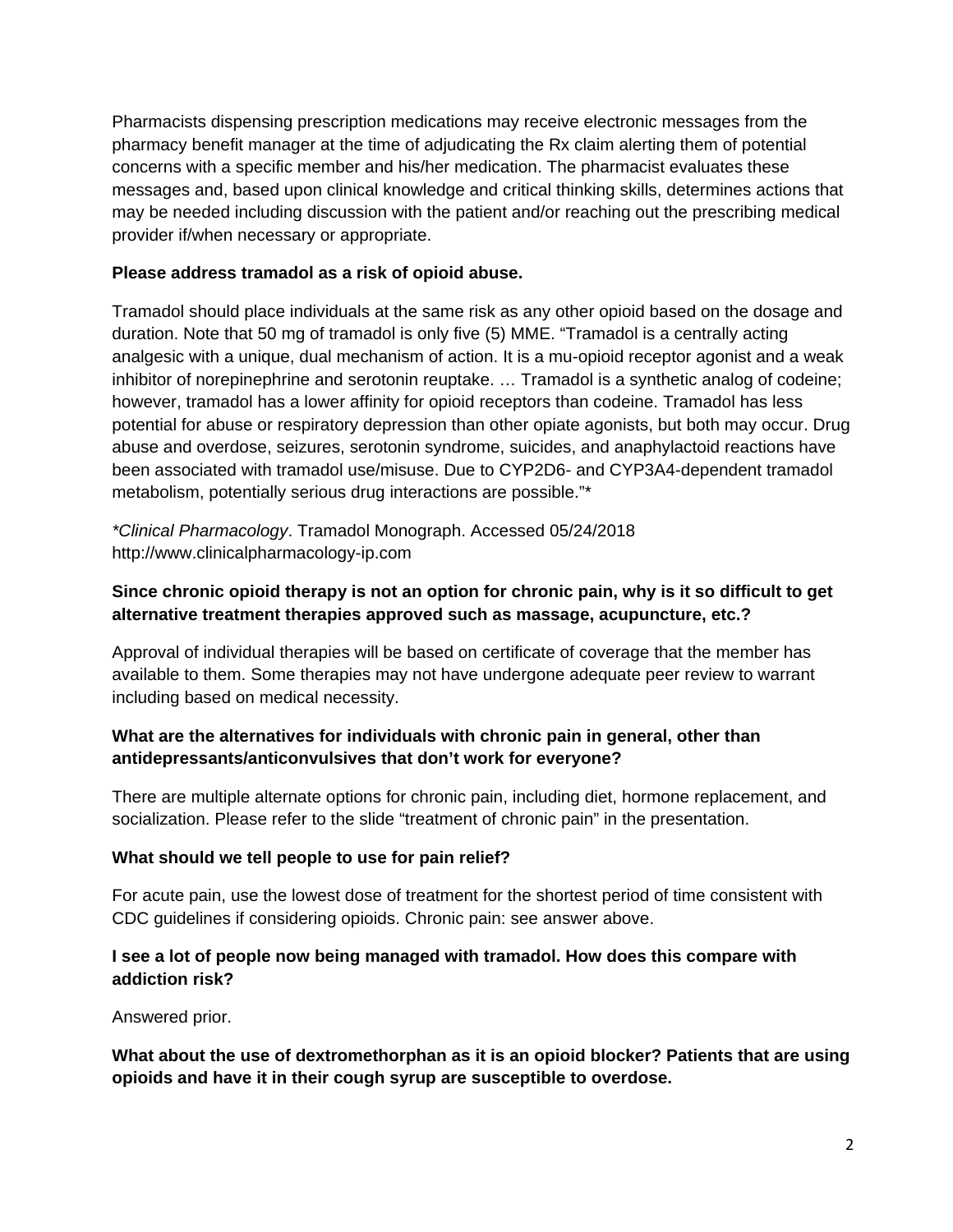"Dextromethorphan is an oral, nonopioid, nonprescription drug used as an antitussive. Although it is related to the opiate agonists (dextromethorphan is the methyl ether of the d-isomer of the codeine analog levorphanol), dextromethorphan does not exhibit typical opiate agonist characteristics. The only morphine-like characteristic dextromethorphan retains is its antitussive property… When ingested at recommended dosage levels for intended purposes, dextromethorphan is generally regarded as a safe and effective cough suppressant.

"On May 20, 2005, the FDA made a public announcement regarding dextromethorphan (DXM) and new trends in the abuse of this drug. The ingestion of pure dextromethorphan in powdered form and in excessive doses can cause death as well as other serious adverse events such as brain damage, seizure, loss of consciousness, and irregular heartbeat. Although the reported abuse of dextromethorphan is not new, dextromethorphan is increasingly offered for sale in pure powdered form from questionable sources (e.g., unsanctioned pharmacy websites) and street dealers, and health care professionals should be alert to these new trends."\*

*\*Clinical Pharmacology*. Dextromethorphan Monograph. Accessed 05/24/2018 http://www.clinicalpharmacology-ip.com

#### **How soon does someone become addicted to opioids?**

From presentation: "After taking opioids for just five (5) days in a row, a person is more likely to take them long-term."

# **With the changes to the allowed amount of opioids, how do we avoid people having withdrawals because they run out of medications while waiting for the prior authorization (PA) to be approved?**

For members currently prescribed opioid analgesic dosages exceeding plan limitations, pharmacy benefit plans usually allow a transitionary supply of medication. Members and prescribers are notified of limitations with adequate time for transition and adjustment to treatment plans including tapering down opioid analgesic daily dosage requirements. Members and providers should proactively work with the pharmacy benefit plan PA process to ensure compliance with the requirements for ongoing utilization of opioid analgesics.

# **Do you see nurses working more as case managers to oversee the progress and management of members who take opioids?**

This is a trend that may continue based on the demographics of opioid use disorder.

# **What nonopioid pain medications besides Tylenol or NSAIDS are available?**

Alternatives to opioid analgesics for pain management depend on the type, severity and location of the pain. At this time, oral options with direct analgesic effects include acetaminophen, NSAIDs and opioid analgesics. Adjuvant therapies such as skeletal muscle relaxers, anti-convulsants (e.g. gabapentin), antidepressants (e.g. duloxetine) as well as topical analgesics (e.g. lidocaine, capsaicin) or localized injectable anesthetics may be considered depending on the individual clinical situation.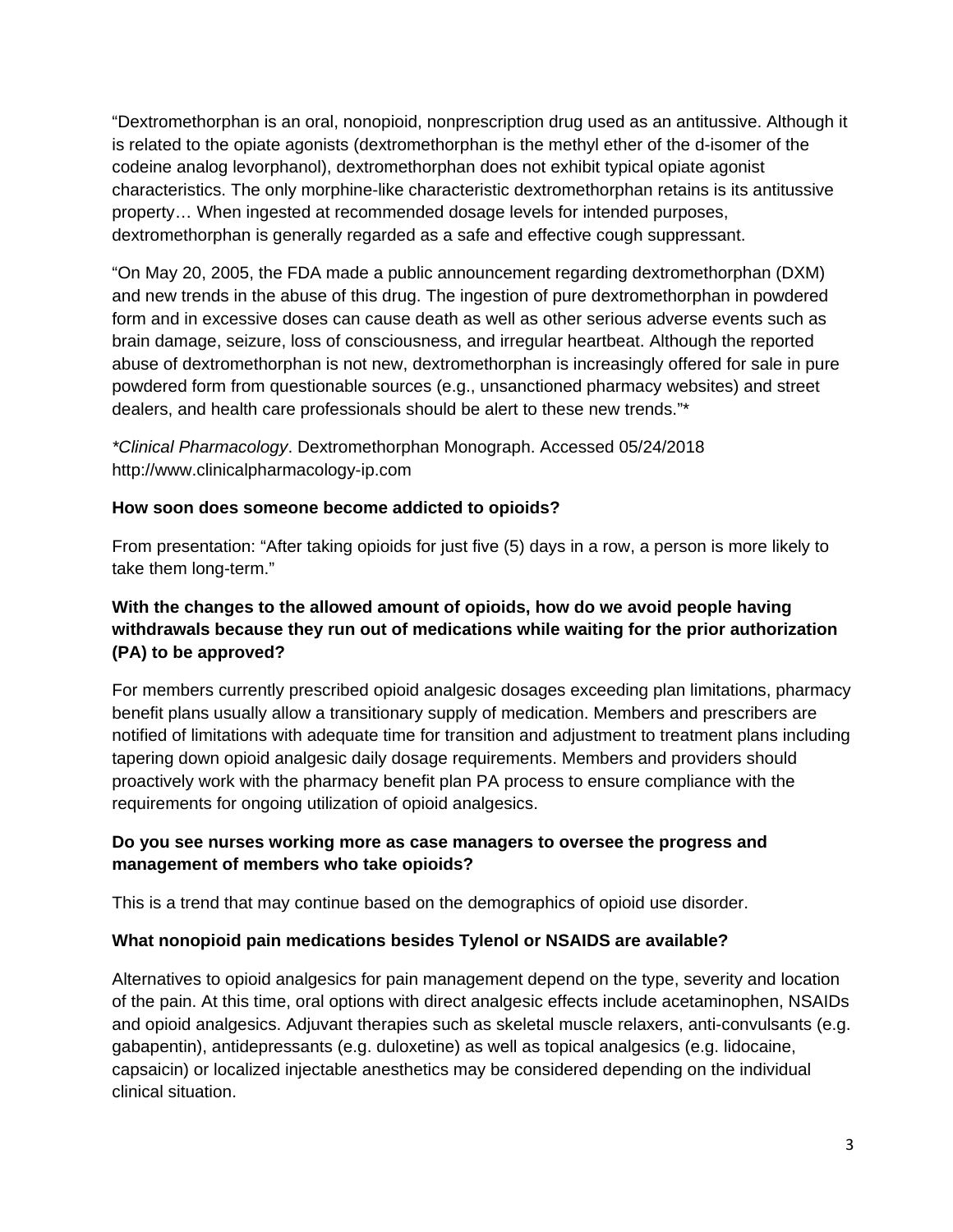#### **What are your thoughts on Rx genetic testing to aid providers in prescribing?**

Interesting concept; unsure if there is any data to support.

# **Member taking Suboxone for dependence but the pharmacy was receiving a limited supply and needed to call different pharmacies. Can you talk about the med used to help with her addiction. She was found to have an allergy to narcan.**

Suboxone® (synthetic opioid) therapy should be part of medication-assisted treatment (MAT).

#### **Cannabidiol (CBD) oil is becoming very popular.**

Cannabidiol oil (CBD): Produced without regulation and unclear scientific benefits to date.

# **What about marijuana for chronic pain? Do you see that becoming more of an option for members?**

This is a growing science, and I suspect there will be more to come on the topic. However, at this time, usage is unregulated, unapproved by the FDA and prohibited by federal law as a DEA class 1 controlled substance.

#### **Is the long-term use of narcotics causing individuals to experience chronic pain syndromes?**

From the presentation: "Chronic pain and opioid addiction are similar in effects on autonomic nervous and endocrine system."

**Do you have any helpful suggestions on ways to handle members who NEED the medications vs. those that WANT the medication? With all of the regulations being placed, it is getting very difficult for those that truly need the medication and pain is becoming uncontrollable.** 

If the member desires to use health benefits, they will be limited by those particular rules and regulations. If requested dosage is higher than allowed per policy, a prior authorization process would be required.

# **Which medication is most effective for recovery — Naltrexone or Suboxone?**

Per National Institute on Drug Abuse (NIDA), both are equally effective when used as opiateaddiction-treatment medications.

#### **Where can people dispose of unused prescription opioids?**

There may be local places to drop off unused drugs in an individual's community. They can call their local pharmacy, plus can follow United States Food and Drug Administration directions, which are available for review. In addition, disposal of unused medications including opioids has been reviewed in the April 2018 Edition of our Optum Clinical Pharmacy newsletter "The Capsule (Pharmacy Newsletter)" located on the Optum Clinical Knowledge Platform Share Point http://ckpsp.optum.com/SitePages/Home.aspx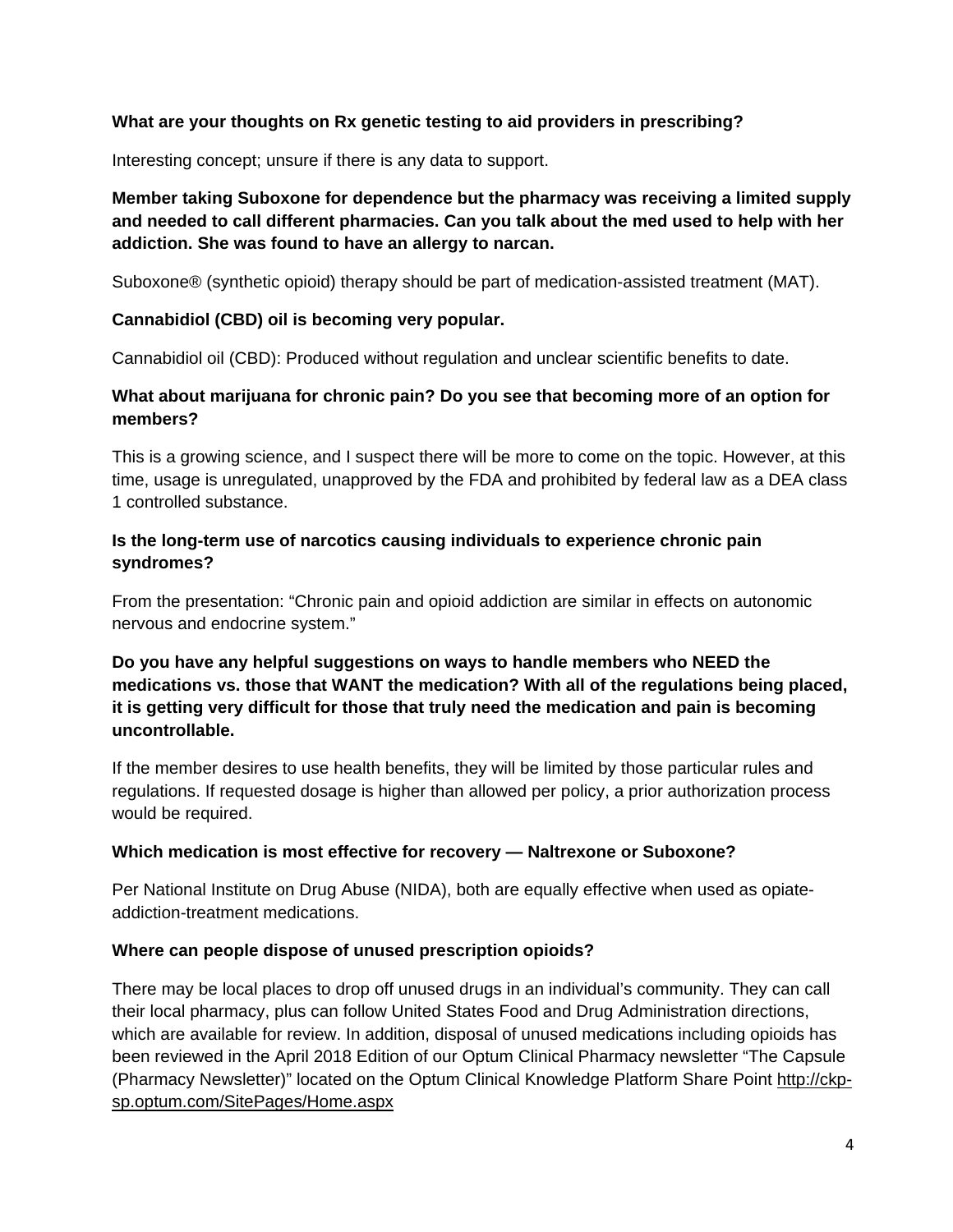# **How close are we in developing drug testing likened to the A1C that gives us a window of usage to assist in pain management?**

Currently there are various testing available that can show usage based on half-life of the medication and elimination from the body. Sources can be urine or hair.

#### **We all know that withdrawal is extremely dangerous, why do insurances not pay for treatment clinics in order to help resolve addictions?**

That would be based on and individual's health plan certificate of coverage.

**Some of the safeguards in place to control opioid abuse by the PBM appear like very sound strategies to mitigate the opioid abuse epidemic in this country. However, a recent report analyzed by CNN and Harvard University found that there was strong correlation between pharmaceutical companies paying out to providers prescribing opioids. It is unclear if the payout to doctors resulted in more opioids from a particular manufacturer or if that manufacturer sought out providers who prescribed a lot and compensated them. How will we address this barrier?** 

Many states in the U.S. now have mandatory programs in place regarding continuing education of providers as well as monitoring practices. Consumers always have the option of asking the provider if the drug is truly necessary or if a generic form is available.

#### **What are long-term dangers of Medication Assisted Treatment (MAT)?**

The individual is still taking an opioid medication and exposed to the risks of the medication itself.

#### **What about providing access to pain management programs using mindfulness, preventing triggers, utilizing good body mechanics, and psychotherapy?**

These are all good options and would be limited based on the member's certificate of coverage regarding benefits.

# **Alternative therapies can sometimes help with chronic pain (acupuncture, etc.). Are insurances looking into expanding coverage for alternative therapies? Alternative therapies may help reduce the prescriptions written for opioids!**

All good suggestions. Similar to above, coverage is based on benefit language.

#### **If an individual is not using a PBM is there a way to track the individual's use of pain medications?**

If buying drugs legally, you can check state prescription drug monitoring program (PDMP). PDMP are available in all states except Missouri at this time. Access to these databases is regulated and granted by individual states to prescribers and pharmacies and because of PHI are not available for public use.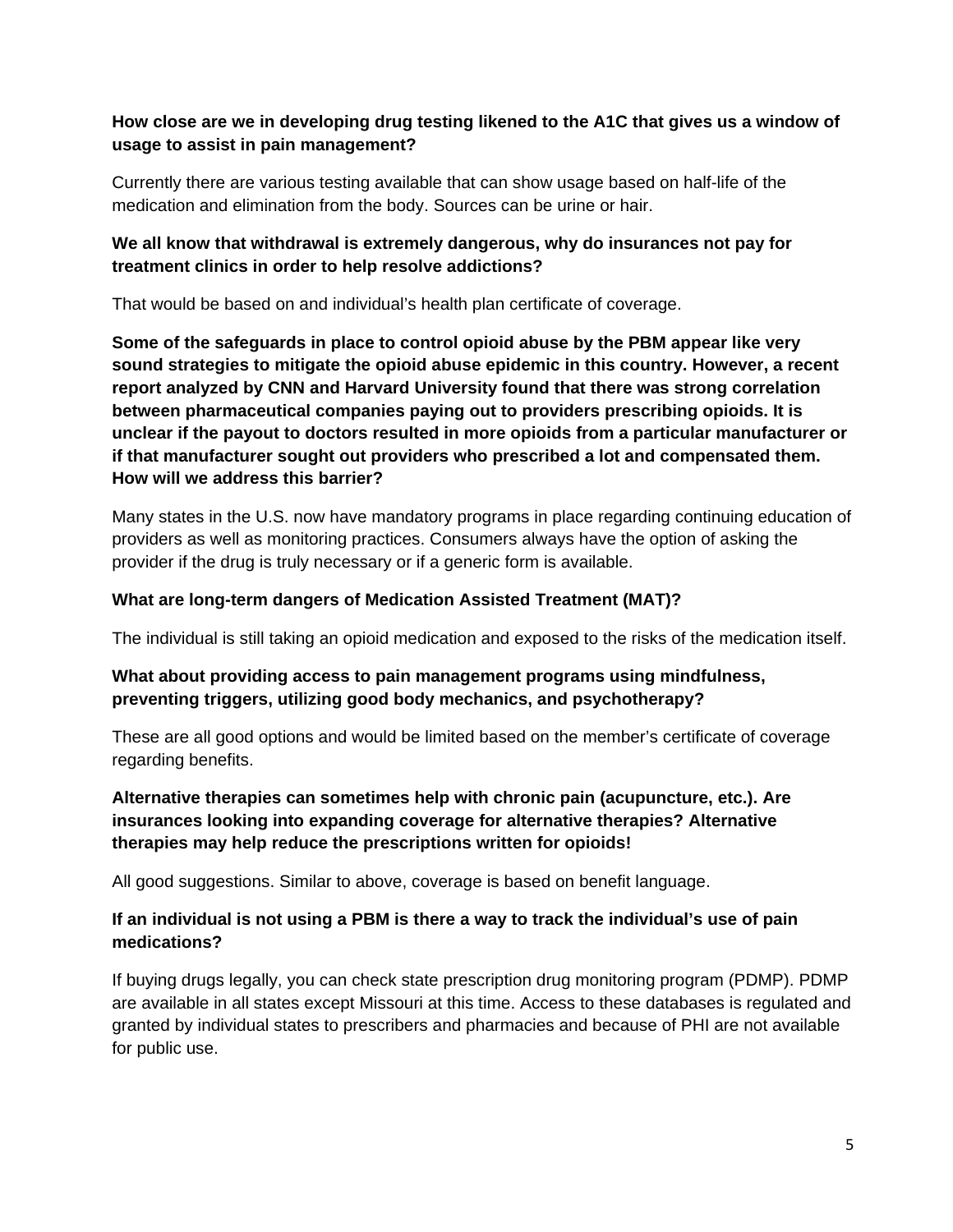# **In addition, there appears to be pushback from providers regarding Medicare guidelines that gives pharmacists the ability to deny opioid prescriptions. Will this barrier affect the strategies being employed to control opioid abuse?**

Medicare has specific policies related to opioid prescribing, including quantity and day-supply limitations that are determined by CMS. Medicare recently released a proposal for 2019 regarding opioid usage with the main point being hard stop of seven-or-fewer-days supply of opioids for opioid-naïve/new opioid prescriptions and implementation of a safety alert when MME > 90mg/day. Additional information regarding this proposal can be found at https://www.cms.gov/Newsroom/MediaReleaseDatabase/Fact-sheets/2018-Fact-sheetsitems/2018-04-02-2.html

# **Besides CNS depressant, there is a lot of talk of neurological deficits. Could you mention a few of them?**

The human brain makes its own small amount of opioid. When taking an opioid as medication, this increases multiple-fold, leading to an increase in dopamine. Effects can be euphoria/pleasure, blockage of pain, decreased respiratory drive. Another effect can be development of nausea/vomiting.

# **There is obviously a lot of work being done from the supply side. What is being done to alleviate issues from the demand side of the equation?**

Per CDC guidelines from 2016, initial prescription for pain management should provide the lowest dose for the shortest possible period; preferably less than 50 MME x three days. Following this recommendation will help mitigate development of tolerance to the drug that eventually leads to individuals becoming addicted to opioids. For those with substance use disorder, MAT can assist.

# **People are ordering these drugs via computer from various countries. This also needs to be addressed.**

Obtaining any medication internationally is not regulated, and individuals are at risk of violation of federal laws including controlled substance trafficking if attempting to procure substances regulated by the federal DEA including opioids. In addition to criminal legal risk, medications obtained internationally are oftentimes counterfeit and/or contaminated with dangerous substances. Obtaining medications internationally should be discouraged other than with a medical provider's prescription and following local and federal laws and regulations.

# **Doesn't the shared responsibility fall on the pharmacist also?**

As per the final slide in the formal presentation, responsibility falls on all of us (members, providers, government, manufacturers, health plans, PBMs and the general public).

**How about developing a pain management plan prior to sending someone home with any pain pills such as a goal of three or less (a score of four–six on a pain scale warranting an OTC and seven–10 warranting a narcotic). Members should be told what to expect, and for what and when to notify a physician.**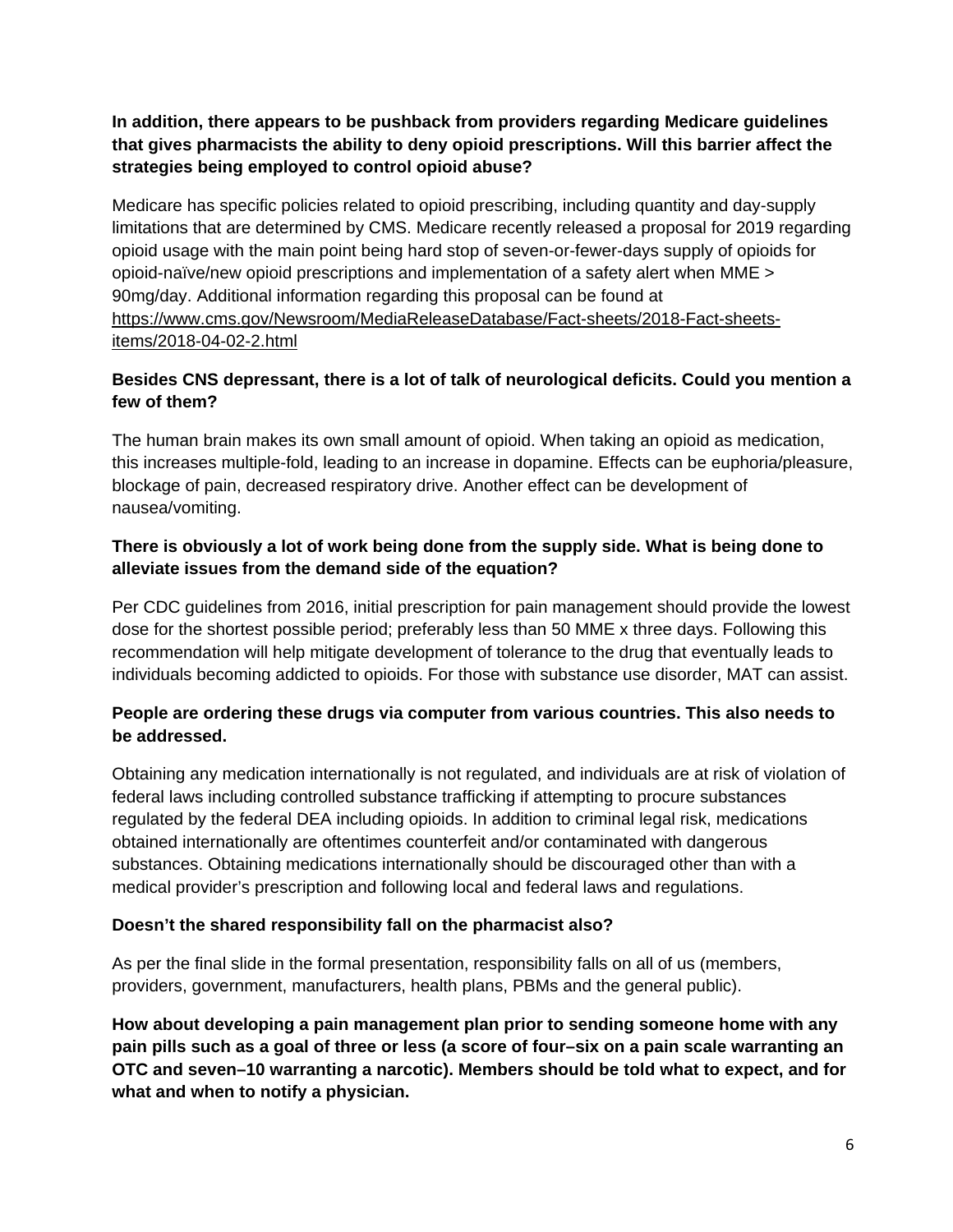CDC does recommend assessing pain and function:

ASSESSING PAIN & FUNCTION USING PEG SCALE

PEG score = average three individual question scores (30 percent improvement from baseline is clinically meaningful)

Q1: What number from 0–10 best describes your pain in the past week?

 $0 =$  "no pain,"  $10 =$  "worst you can imagine"

Q2: What number from 0–10 describes how, during the past week, pain has interfered with your enjoyment of life?

 $0 =$  "not at all,"  $10 =$  "complete interference"

Q3: What number from 0–10 describes how, during the past week, pain has interfered with your general activity?

 $0 =$  "not at all,"  $10 =$  "complete interference"

CDC also recommends discussing benefits and risks as well as risk of harm or misuse.

# **How do we tell if someone is suffering from chronic pain from person who wants to get high?**

This is too detailed to quickly answer as it will depend on history, physical exam and full patient assessment.

# **What is being done to the pharmaceutical companies that have developed these opioids?**

Purdue Pharma was fined over \$600 million in fines for false promotion; three executives pleaded guilty to criminal charges.

# **Are there herbal medicines that have opioid type effects?**

Herbal (dietary supplements) are unregulated, have limited safety and efficacy information, and very limited drug interaction information. There are no known evidence-based medicine (EBM) supported dietary supplements for management of pain.

# **What about supplying Narcan kits?**

Availability of Narcan® (Naloxone) in various formulations including nasal spray and autoinjectors, is currently being addressed in individual state laws and regulations. Naloxone is being made available to individuals prescribed opioids, their family members, the public, and first responders based on state pharmacy laws and regulations. Members on chronic opioids are at high risk of addiction and should be encouraged to discuss having Naloxone available; such a discussion should include education of their family and friends on usage and emergency response as outlined in the presentation.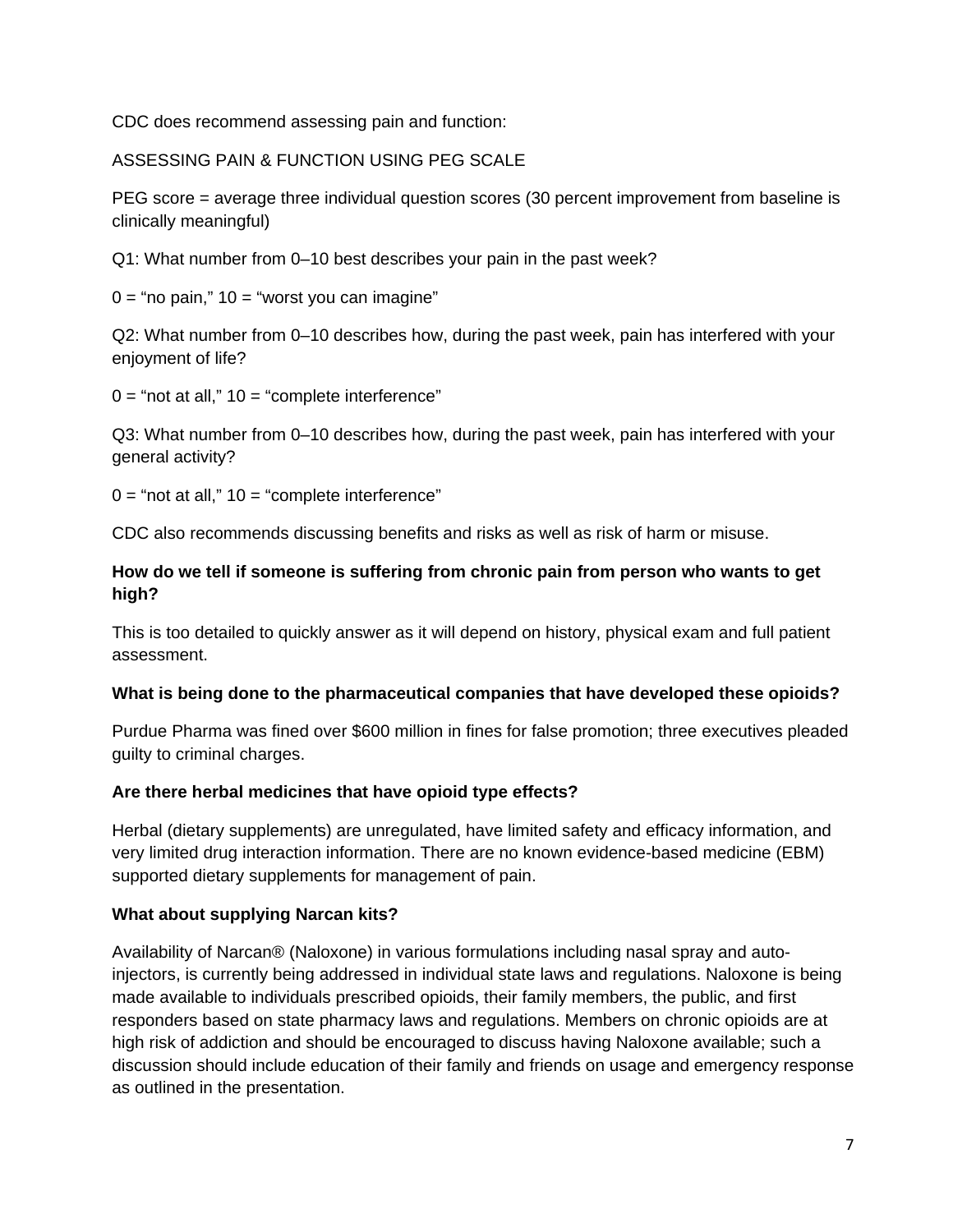# **What role do our schools play in educating and empowering teachers in the fight against this epidemic?**

A large role, but incorporating into curriculum would be based on acceptance via local school boards unless mandated via state or federal laws.

#### **What age group is most likely to overdose?**

From CDC:

Heroin: 25–35

Methadone: 45–55

**Do you feel some physicians are now swinging too far the other way? Speaking to many members that have their pain managed only to be told "sorry, no more refills" without discussing a plan to move towards something out.** 

That may be possible. Suggesting MAT would appear to be a better solution.

**What are your thoughts of educating and transitioning our members to another form of pain relief such as acupuncture in Eastern medicine?** 

In general, out of scope; to be addressed by a provider.

**If a patient has cancer and has been given opioids and benzoids and is now in remission but were on multi-opioid prolonged therapy (I'm seeing more and more patients on oxycodone, oxycontin and methadone), how can we help these patients with addiction/weaning down? A lot of cancer is referred/being followed by pain management specialist.** 

MAT

# **How are amphetamines useful?**

Amphetamine can have analgesic effect, though prolonged use is not recommended due to development of tolerance.

# **If excessive opiates are noted, should we involve MD director AND pharmacist?**

Health plan policy will limit dosage. Higher doses may have been approved via PA process. Thus it is likely individuals on higher dosages will have already received prior approval. Any referral pattern should be based on standard job aid process.

# **How do you see the use of virtual reality for pain management? If you would like information, I do know a Navy Seal that does have that product available.**

Interesting concept, probably very similar to visualization therapy, but I do not know anything about it.